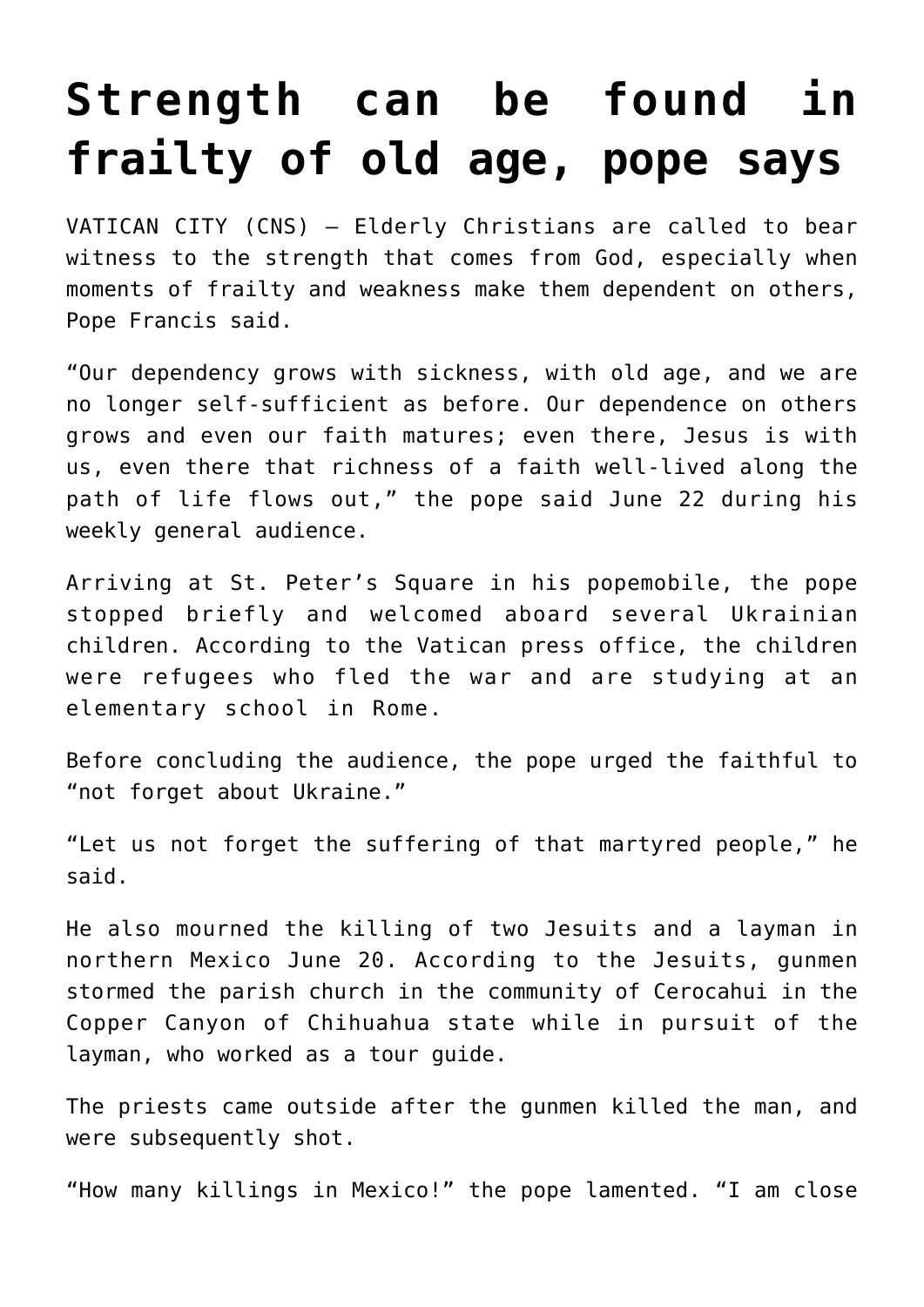with affection and prayer to the Catholic community affected by this tragedy. Once again, I repeat that violence does not solve problems, but increases needless suffering."

In his main talk, the pope continued his series of catecheses on old age and reflected on St. John's account of Jesus' warning to Peter that "when you are old you will stretch out your hands, and someone else will dress you and lead you where you do not want to go."

Jesus' words to Peter, he explained, reveal an open, frank and direct relationship that is "truthful." Often, Christians can be tempted to cover the Gospel message in a "cocoon of 'sugarcoated' revelation" that "distances us from the real Jesus, and even becomes the occasion for a very abstract, very selfreferential, very worldly path of faith."

"Jesus is the Word of God made man, and he acts like a man, he speaks to us like a man, a God-man," the pope said, departing from his prepared remarks. Jesus speaks "with this tenderness, with this friendship, with this closeness. Jesus is not like that sugar-coated image of the little pictures, no. Jesus is there, he is close to us."

The pope said Jesus' conversation with Peter is a valuable lesson for all believers, especially the elderly, who can still bear witness to the Gospel, even with their lives are "entrusted to others."

However, in old age, some elderly men and women may find it difficult to accept frailty or the inevitability of death and hesitate to relinquish their role as "a protagonist" to younger generations.

"We elderly should not be envious of young people who make their own way, who take our place, who outlast us," the 85 year-old pope said. "Learning to take our leave: this is the wisdom of the elderly. But to leave well, with a smile."